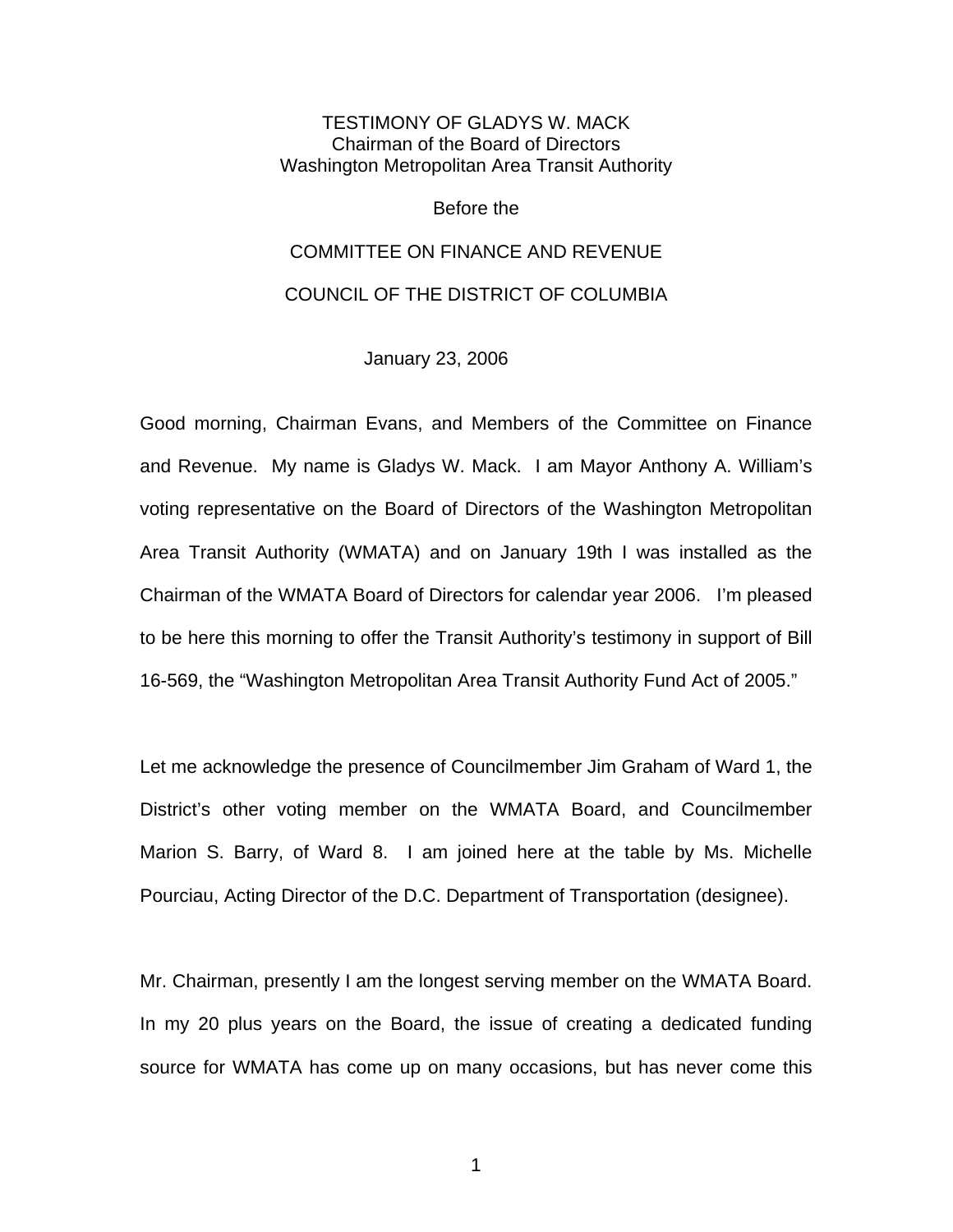far. In the past, this issue has been "dead on arrival" at the WMATA Board and in the legislative chambers of our compact signatory jurisdictions. The fact that we are here today testifying in support of a measure that would create a dedicated funding source for WMATA in the District of Columbia is a major accomplishment.

Last July, Representative Tom Davis and several members of the area congressional delegation introduced legislation to provide \$1.5 billion in federal funds to WMATA, contingent on the creation of regional dedicated funding for WMATA. Mr. Chairman, the Council of the District of Columbia and Mayor Williams also need to be congratulated for stepping up to the plate to meet this challenge by proposing Bill 16-569.

The message today is that we must act to protect the substantial investment the federal government and the region have made in an asset designed to serve the federal workforce and the National Capital Region. Metro is a critical asset to the national capital region and we need to address how to keep it healthy and vital. More than 50 years ago, the federal government and this region forged a vital partnership to pursue a grand vision to build a rapid transit system that would serve the federal government and be worthy of the nation's capital. Along the way, approximately 30 years ago, the responsibility for operating and maintaining a regional bus system was also transferred to Metro.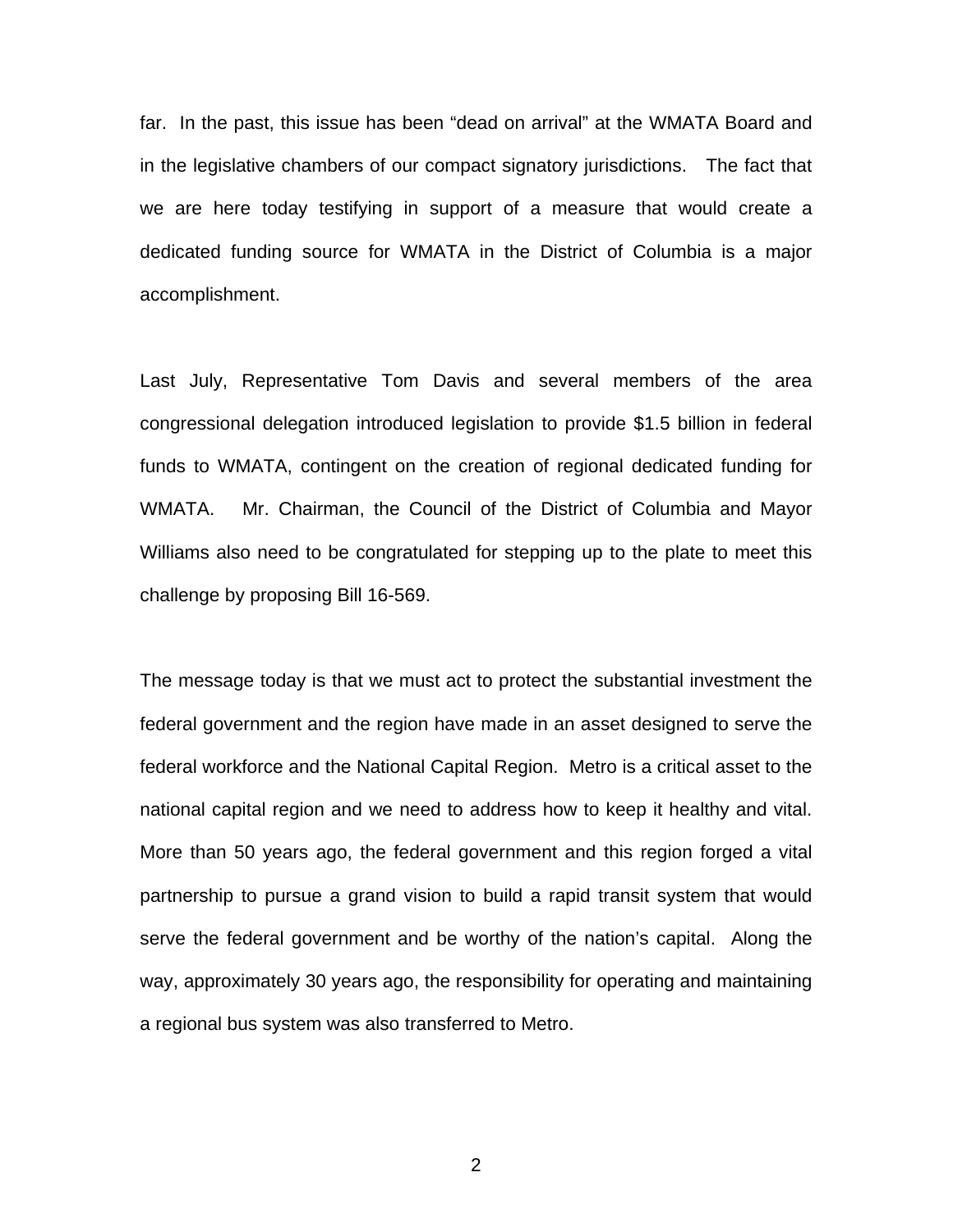By any measure, Metro has succeeded beyond anyone's expectations in meeting Congress' goals. Last year, 336 million passengers rode Metrorail and/or Metrobus. Metrorail is the second most heavily used rapid transit system in the nation, daily carrying the equivalent of the combined subway ridership of BART in San Francisco, MARTA in Atlanta, and SEPTA in Philadelphia. Metrobus is the fifth most heavily used bus system in the nation. The adopted regional 106-mile Metrorail system cost \$10 billion to construct — approximately two-thirds of which was paid by the federal government, and the remainder coming from state and local governments in this region. The value of this asset represents \$24 billion in today's dollars.

Metro has provided excellent return on investment, both to the region and the federal government. According to the Urban Land Institute, the total value of development at or within a quarter-mile of Metro stations is approximately \$25 billion. In the District, we have seen major successful development projects such as the MCI Center, the Convention Center, Gallery Place, and the revitalization of the New York Avenue and U Street corridors. Each of these projects is based on access to Metro. Without Metro, the District of Columbia would need a 40 percent increase in parking spaces, or an additional 150,000 parking spaces beyond those that currently exist. The region would be hard pressed to accommodate the additional vehicle miles traveled by automobiles within the metropolitan area if there were no Metrorail and Metrobus system.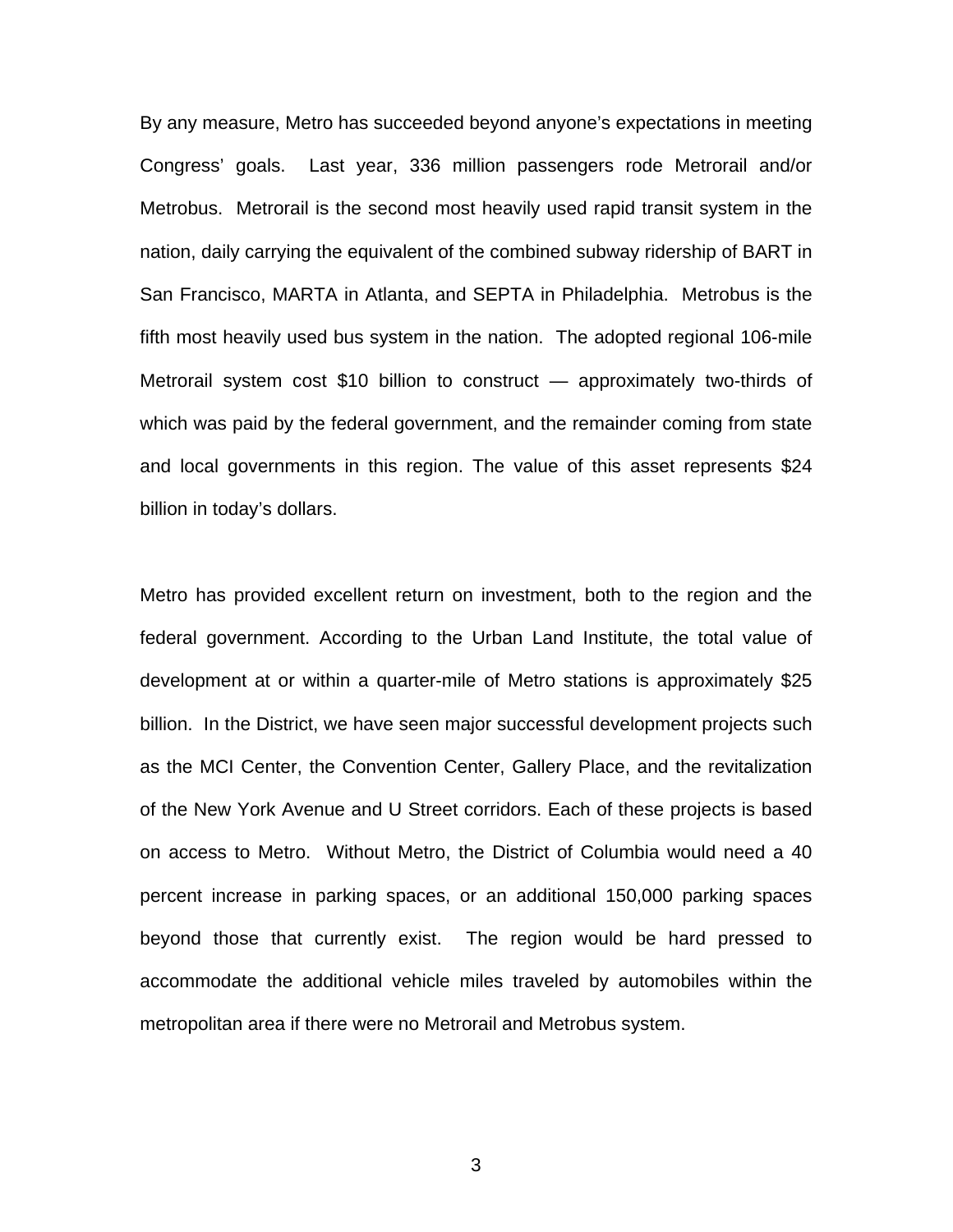But Metro is now a mature system, and it faces a new set of challenges. Our infrastructure is aging – 60 percent of our Metrorail system is now more than 20 years old and the average age of our bus fleet will be reduced from 10 to 7 years with the purchase of new buses that will be received by the end of FY 2007. Furthermore, daily ridership has grown by 33 percent in the last eight years. The costs of operations, maintenance and rehabilitation have put an increasing burden on our state and local funding partners.

Metro is the only major public transportation system in the country without a substantial dedicated source of funding to pay for operations and capital funding requirements. The need to address this shortcoming is becoming more and more urgent. A June 2004 Brookings Institution report, revealingly titled *Washington's Metro: Deficits by Design*, concluded that WMATA receives less than 2 percent of its capital and operating funding from dedicated funding sources, as compared to the national average of 34.7 percent. The report calls WMATA an "institutional orphan", with no clear funding ownership and a funding structure that creates recurring financial crises. It predicts that these funding shortcomings threaten to undo more than a quarter century of success. I would like permission to submit the Brookings Report and other documents for the Committee record.

Issued in January 2005, an independent Blue Ribbon Metro Funding Panel reviewed the issue of Metro funding as a follow up to the Brookings report. After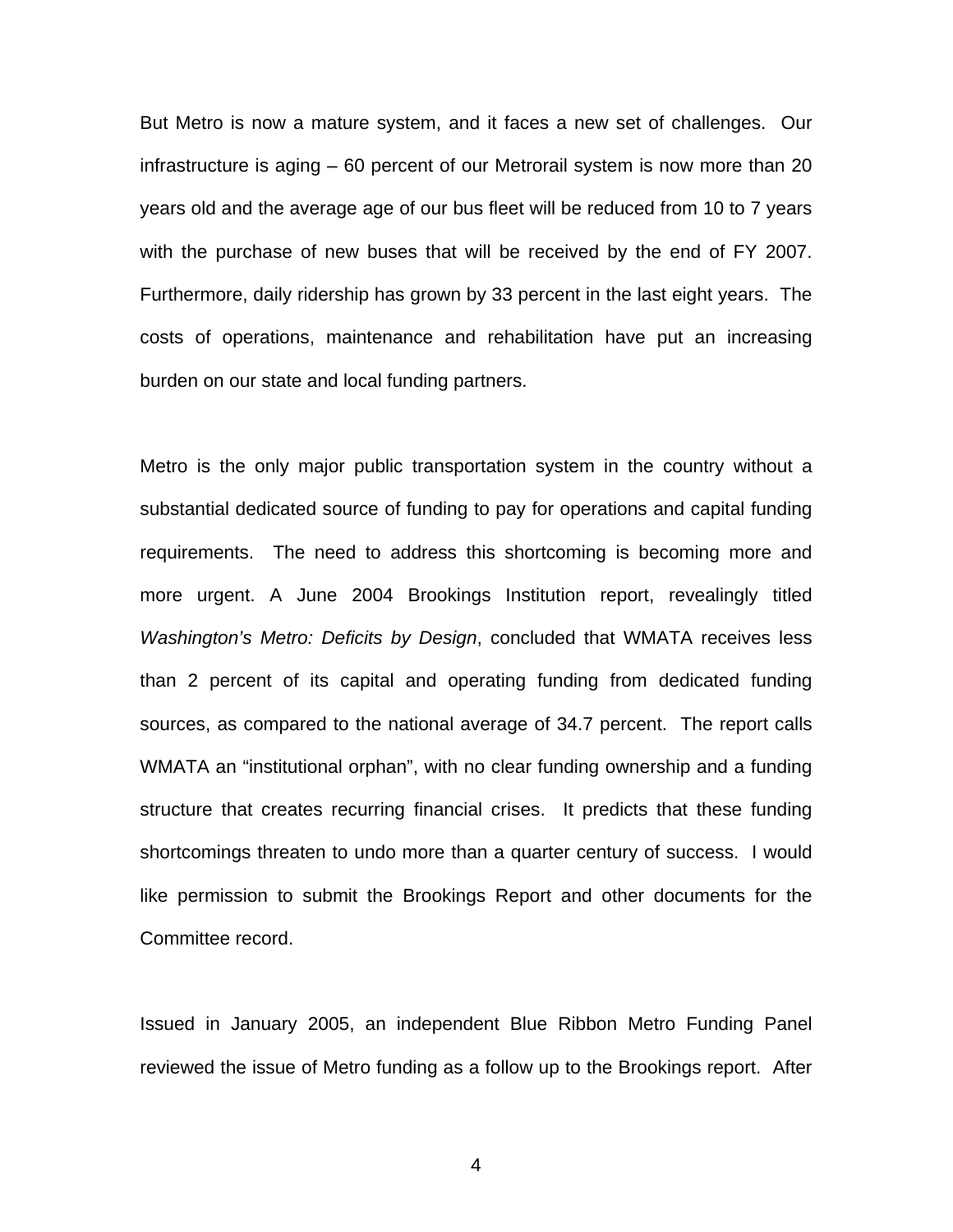an exhaustive review, the Panel found that even after accounting for future fare increases and inflationary adjustments, Metro still faces a \$2.4 billion funding shortfall over ten years to cover capital and operating expenses. This amount excludes a \$1.1 billion projected shortfall associated with paratransit costs. The Panel recommended addressing the capital and operating shortfall, exclusive of paratransit costs, through a combination of dedicated regional funding and a commitment of new federal funding. The Panel warned that Metro's continued viability is at risk if adequate investment is not made for the system's capital and operating requirements.

The current method of funding WMATA is not sustainable. WMATA is a \$1.5 billion a year business relying heavily on annual appropriations processes. The annual appropriations process is not conducive to multi-year planning and a predictable investment strategy. It is becoming increasingly difficult for WMATA to sustain and grow services within the constraints of the existing funding mechanism.

We are grateful that our state and local funding partners signed the Metro Matters funding agreement, substantially increasing their capital funding commitments through 2010. Metro Matters is a \$1.5 billion capital funding agreement that provides for 122 additional rail cars, 185 additional buses, as well as \$500 million in previously unfunded capital projects. New funds beyond the current Metro Matters agreement are needed to purchase 130 new rail cars (will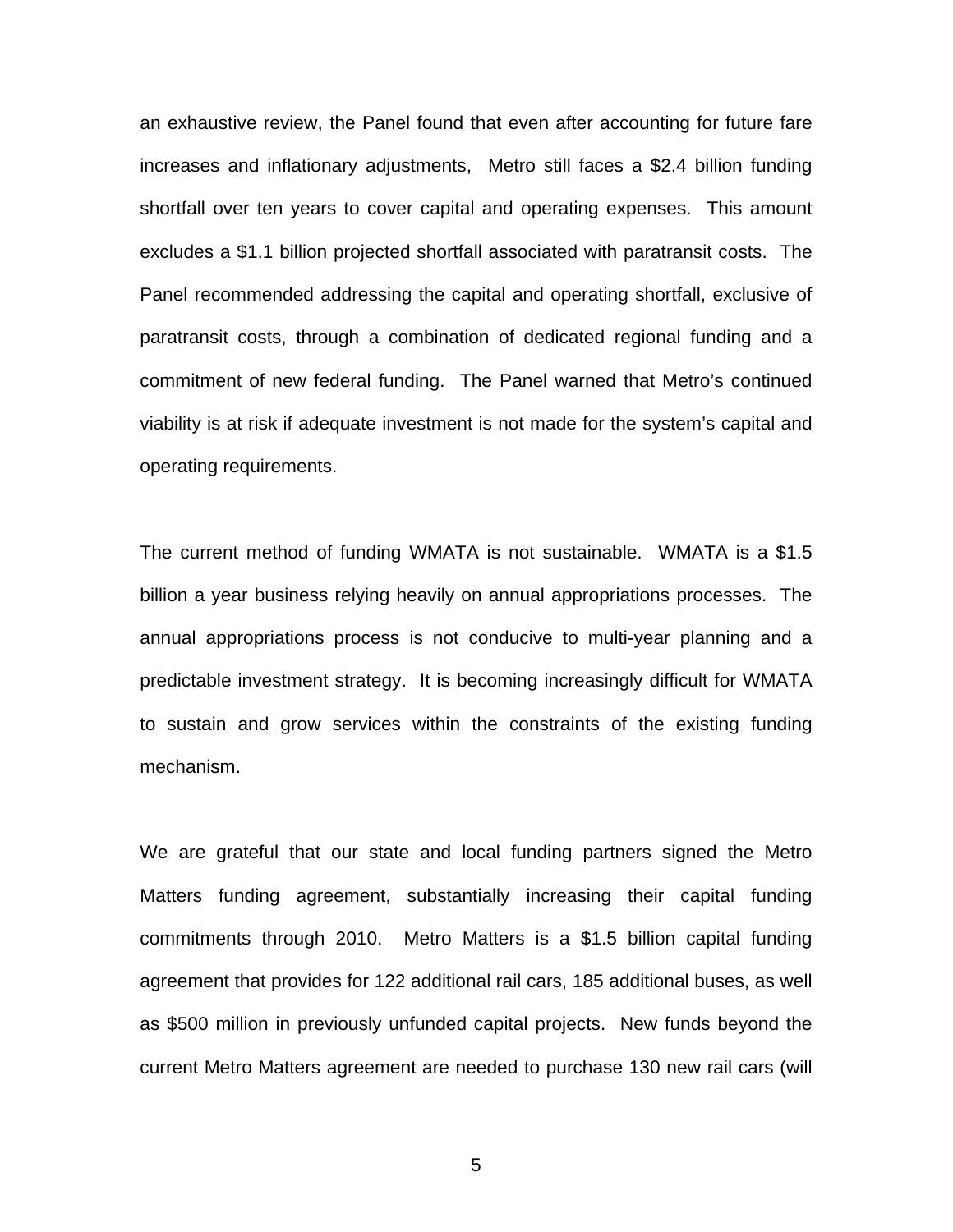permit 75% of all trains to operate as eight car trains), purchase 275 buses and build three bus garages, and provide station enhancements such as additional elevators/escalators.

Enhancing and protecting WMATA's capital assets is vital to the region's future. We can all imagine how this region would slide into gridlock if Metrobus and Metrorail were not able to move the over one million daily riders, (nearly half of whom are federal employees) or tourists to the Tidal Basin during Cherry Blossom season, or fans to sporting events at the MCI Center and RFK Stadium (Metro carried an average of 45 % of the fans attending Washington National's home games).

As the demand for transit has grown so have operating subsidies to pay the cost. Dedicated funding can help pay for operating expenses. The Brookings and Blue Ribbon Panel reports have laid the groundwork for identifying dedicated funding. Washington, D.C. has seized upon this momentum and introduced legislation that will strengthen WMATA. Bill 16-569 would dedicate one-half of one percent of the Washington, D.C. retail sales tax to provide additional funding for maintaining and improving WMATA. The proposal is contingent upon enactment of legislation providing federal grants to WMATA and enactment of similar legislation in Maryland and Virginia. We recognize that the District of Columbia, the State of Maryland and the Commonwealth of Virginia may want to address this issue in differing ways, and on different timetables. Our goal as a Board, and